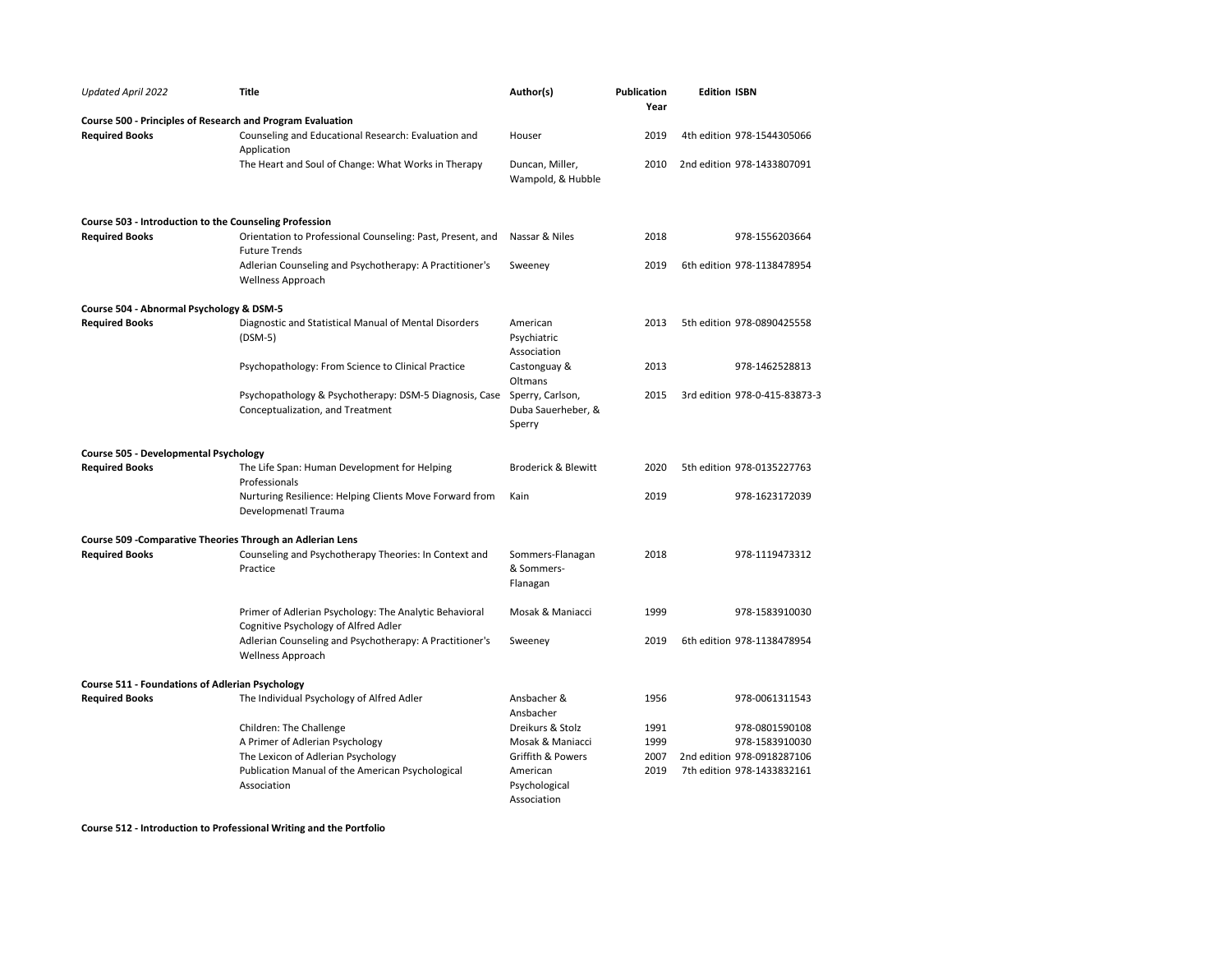| <b>Updated April 2022</b>                                   | <b>Title</b>                                                                   | Author(s)                                | <b>Publication</b><br>Year | <b>Edition ISBN</b>         |
|-------------------------------------------------------------|--------------------------------------------------------------------------------|------------------------------------------|----------------------------|-----------------------------|
| <b>Required Books</b>                                       | Publication Manual of the American Psychological<br>Association                | American<br>Psychological<br>Association | 2019                       | 7th edition 978-1433832161  |
|                                                             | <b>Rules for Writers</b>                                                       | Hacker & Sommers                         | 2019                       | 9th edition 978-1319367817  |
|                                                             | Course 516 - Introduction to Addictions and Co-Occurring Disorders             |                                          |                            |                             |
| <b>Required Books</b>                                       | Theory and Practice of Addiction Counseling                                    | Lassiter & Culbreth                      | 2017                       | 978-1506317335              |
| Course 517 - Ethics and Professional Identity in Counseling |                                                                                |                                          |                            |                             |
| <b>Required Books</b>                                       | Ethical Decision-Making for the 21st Century Counselor                         | Sheperis, Henning,<br>& Kocet            | 2015                       | 1st edition 978-1452235493  |
|                                                             | School Counseling Principles: Ethics and Law                                   | Stone                                    | 2017                       | 4th edition 978-1929289509  |
|                                                             | The Words of Martin Luther King, Jr.                                           | King                                     | 2001                       | Any edition 978-1557044501  |
| <b>Optional Book</b>                                        | Ethical, Legal, and Professional Issues in Counseling                          | Remley & Herlihy                         | 2016                       | 5th edition 978-0134061641  |
| Course 519 - Trauma and Crisis Intervention                 |                                                                                |                                          |                            |                             |
| <b>Required Books</b>                                       | Introduction to Crisis and Trauma Counseling                                   | Duffey &<br>Haberstroh                   | 2020                       | 1st edition 978-1556203770  |
| <b>Optional Book</b>                                        | Trauma Stewardship                                                             | Van Dernoot Lipsky                       | 2009                       | 978-1576759448              |
| Course 521.5 - Values, Ethics, & Legalities in Art Therapy  |                                                                                |                                          |                            |                             |
| <b>Required Books</b>                                       | Ethical, Legal, and Professional Issues in Counseling                          | Remley & Herlihy                         | 2020                       | 6th edition 978-0135183816  |
|                                                             | Ethical Issues in Art Therapy                                                  | Moon                                     | 2015                       | 3rd edition 978-0398090692  |
| <b>Optional Book</b>                                        | Art Therapy for Social Justice: Radical Intersections                          | Talwar                                   | 2018                       | 1st edition 978-1138909069  |
| Course 523 - Multi-Cultural Counseling                      |                                                                                |                                          |                            |                             |
| <b>Required Books</b>                                       | Counseling the Culturally Diverse: Theory and Practice                         | Sue, Sue, Neville, &<br>Smith            | 2022                       | 9th edition [978-1119861904 |
|                                                             | Cultural Humility: Engaging Diverse Identities in Therapy                      | Hooks, Davies,<br>Owen, & DeBlaere       | 2017                       | 1st edition 978-1433827778  |
| <b>Course 525 - Essential Interviewing Skills</b>           |                                                                                |                                          |                            |                             |
| <b>Required Books</b>                                       | Essentials of Intentional Interviewing: Counseling in a<br>Multicultural World | Ivey, Ivey, &<br>Zalaquett               | 2015                       | 3rd edition 978-1305087330  |
|                                                             | The Key to Psychotherapy: Understanding the Self-Created<br>Individual         | Powers & Griffith                        | 2012                       | 2nd edition 978-0918287182  |
|                                                             | Adlerian Counseling and Psychotherapy: A Practitioner's<br>Wellness Approach   | Sweeney                                  | 2019                       | 6th edition 978-1138478954  |
| <b>Optional Book</b>                                        | See syllabus for list of recommended reading.                                  |                                          |                            |                             |
| Course 532 - Group Psychotherapy & Counseling               |                                                                                |                                          |                            |                             |
| <b>Required Books</b>                                       | The Theory and Practice of Group Counseling                                    | Corey                                    | 2015                       | 9th edition 978-1305088016  |
|                                                             | Adlerian Group Counseling and Therapy: Step-by-Step                            | Sonstegard, Bitter,<br>& Pelonis         | 2015                       | 1st edition 978-1138871588  |
|                                                             | 150 More Group Therapy Activities and Tips                                     | Belmont                                  | 2016                       | 978-1683730156              |
| <b>Course 533 - Clinical Assessment</b>                     |                                                                                |                                          |                            |                             |
| <b>Required Books</b>                                       | Assessment in Counseling: Practice and Procedures                              | Hays                                     | 2017                       | 6th edition 978-1556203688  |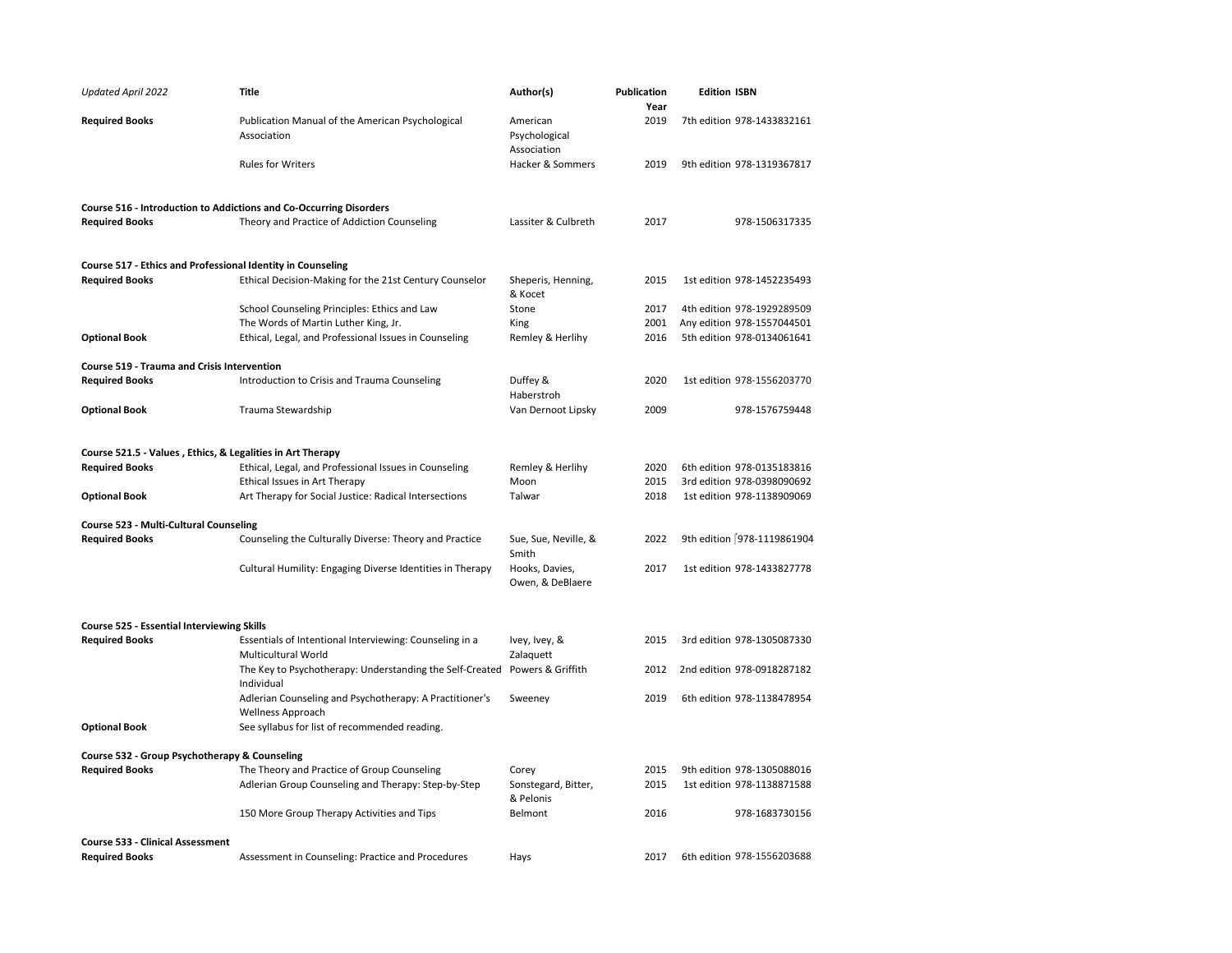| <b>Updated April 2022</b>                      | <b>Title</b>                                                                                                                             | Author(s)                              | <b>Publication</b><br>Year | <b>Edition ISBN</b>              |
|------------------------------------------------|------------------------------------------------------------------------------------------------------------------------------------------|----------------------------------------|----------------------------|----------------------------------|
| <b>Course 534 - Behavioral Neuroscience</b>    |                                                                                                                                          |                                        |                            |                                  |
| <b>Required Books</b>                          | Handbook of Clinical Psychopharmacology for Therapists                                                                                   | Preston, O'Neal, &<br>Talaga           | 2021                       | 9th edition 978-1684035151       |
|                                                | Behavioral Neuroscience for the Human Services:<br>Foundations in Emotion, Mental Health, Addiction, and<br><b>Alternative Therapies</b> | Johnson                                | 2014                       | 978-0199794157                   |
|                                                | Trauma-Informed Care: How Neuroscience Influences<br>Practice                                                                            | Evans & Coccoma                        | 2014                       | 978-1138637160                   |
|                                                | Course 536 - Clinical Treatment Planning in Counseling & Psychotherapy                                                                   |                                        |                            |                                  |
| <b>Required Books</b>                          | Treating Those with Mental Disorders: A Comprehensive<br>Approach to Case Conceptualization                                              | Kress & Paylo                          | 2018                       | 2nd edition 978-0134814568       |
|                                                | Course 537 - Advanced Approaches to Counseling & Psychotherapy Skills                                                                    |                                        |                            |                                  |
| <b>Required Books</b>                          | Learning and Practicing Adlerian Therapy                                                                                                 | Sperry & Binensztok                    | 2019                       | 978-1516587964                   |
|                                                | The Key to Psychotherapy: Understanding the Self-Created Powers & Griffith<br>Individual                                                 |                                        | 2012                       | 2nd edition 978-0918287182       |
|                                                | Adlerian Counseling and Psychotherapy: A Practitioner's                                                                                  | Sweeney                                | 2019                       | 978-1138478954                   |
|                                                | <b>Wellness Approach</b><br>The Individual Psychology Client Workbook                                                                    | Powers & Griffith                      | 2012                       | 3rd edition 978-0918287205       |
|                                                | Course 539 - Consultation and Advocacy in the Mental Health Profession                                                                   |                                        |                            |                                  |
| <b>Required Books</b>                          | Counselor as Consultant                                                                                                                  | Scott, Royal, &<br>Kissinger           | 2015                       | 978-1452242187                   |
|                                                | ACA Advocacy Competencies: A Social Justice Framework                                                                                    | Ratts, Toporek, &<br>Lewis             | 2010                       | $[978 - 1556202933]$             |
| <b>Course 541 - Theories of Family Therapy</b> |                                                                                                                                          |                                        |                            |                                  |
| <b>Required Books</b>                          | Family Therapy: Concepts and Methods                                                                                                     | Nichols & Davis                        |                            | 2016 11th edition 978-0133826609 |
|                                                | Systems of Family Therapy: An Adlerian Integration                                                                                       | Sherman &<br>Dinkmeyer                 | 2015                       | 978-1138869042                   |
| <b>Course 542 - Couples Counseling</b>         |                                                                                                                                          |                                        |                            |                                  |
| <b>Required Books</b>                          | Clinical Handbook of Couple Therapy                                                                                                      | Gurman, Lebow, &<br>Snyder             | 2015                       | 5th edition 978-1462513925       |
|                                                | Case Studies in Couples Therapy                                                                                                          | Carson                                 | 2011                       | 1st edition 978-0415879439       |
| Course 543 - Family Therapy                    |                                                                                                                                          |                                        |                            |                                  |
| <b>Required Books</b>                          | The Expanding Family Life Cycle: Individual, Family, and<br>Social Perspectives                                                          | McGoldrick, Garcia-<br>Preto, & Carter | 2015                       | 5th edition 978-0205968060       |
|                                                | Theory-Based Treatment Planning for Marriage and Family Gehart & Tuttle<br>Therapists                                                    |                                        | 2002                       | 1st edition 978-0534536169       |
|                                                | <b>Adlerian Family Counseling</b>                                                                                                        | Christensen                            | 2004                       | 3rd edition 978-1930572324       |
| <b>Optional Book</b>                           | Children: The Challenge                                                                                                                  | <b>Dreikurs</b>                        | 1991                       | 978-0801590108                   |

**Course 544 - Counseling Children & Adolescents**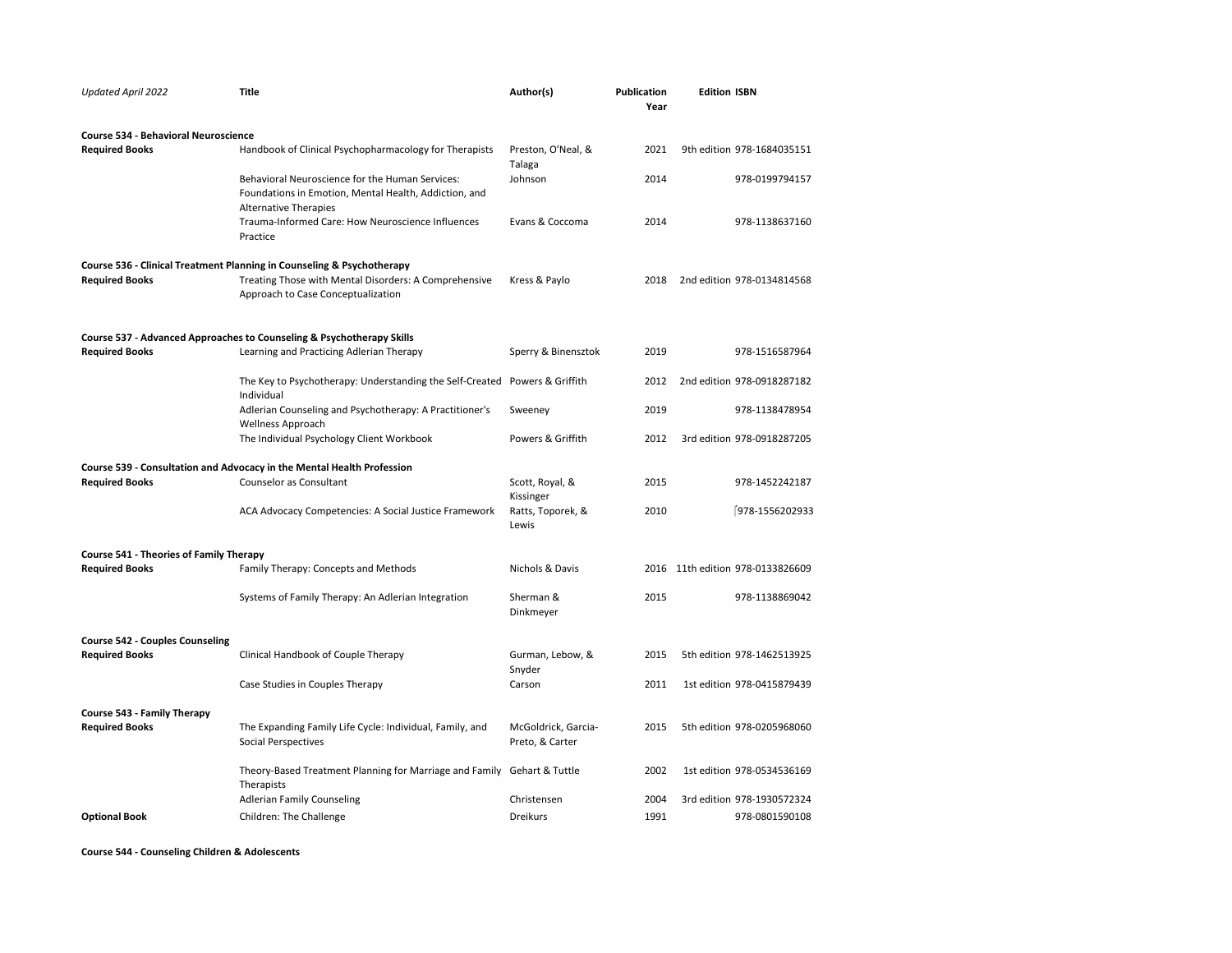| Updated April 2022                                               | Title                                                                                   | Author(s)                                                  | <b>Publication</b><br>Year | <b>Edition ISBN</b>                          |
|------------------------------------------------------------------|-----------------------------------------------------------------------------------------|------------------------------------------------------------|----------------------------|----------------------------------------------|
| <b>Required Books</b>                                            | Counseling Children and Adolescents: Connecting Theory,<br>Development, and Diversity   | Smith-Adcock &<br>Tucker                                   | 2016                       | 1st edition 978-1483347745                   |
|                                                                  | Children: The Challenge<br>Reclaiming Youth at Risk: Our Hope for the Future            | Dreikurs & Stoltz<br>Bendtro, Brokenleg,<br>& Von Brockern | 1991<br>2019               | 978-0801590108<br>3rd edition 978-1949539158 |
| <b>Optional Books</b>                                            | See syllabus for complete list of optional materials.                                   |                                                            |                            |                                              |
| <b>Course 551 - Foundations of Art Therapy</b>                   |                                                                                         |                                                            |                            |                                              |
| <b>Required Books</b>                                            | The Modern History of Art Therapy in the United States                                  | Borowsky Junge                                             | 2010                       | 978-0398079413                               |
|                                                                  | Cows Can Be Purple: My Life and Art Therapy                                             | Dreikurs                                                   | 1986                       | 978-0918560322                               |
|                                                                  | The Wiley Handbook of Art Therapy                                                       | Gussak & Rosal                                             | 2016                       | 978-1118306598                               |
|                                                                  | The Art Therapy Sourcebook                                                              | Malchiodi                                                  | 2006                       | 2nd edition 978-0071468275                   |
|                                                                  | Little Windows into Art Therapy: Small Openings for<br><b>Beginning Therapists</b>      | Schroder                                                   | 2005                       | 978-1843107781                               |
| <b>Optional Books</b>                                            | Handbook of Art Therapy                                                                 | Malchiodi                                                  | 2011                       | 2nd edition 978-1609189754                   |
| Course 552 - Art Therapy for Children & Adolescents              |                                                                                         |                                                            |                            |                                              |
| <b>Required Books</b>                                            | Child Art Therapy                                                                       | Rubin                                                      | 2005                       | 978-0471679912                               |
|                                                                  | Contemporary Art Therapy with Adolescents                                               | Riley                                                      | 1999                       | 978-1853026379                               |
| Course 553 - Group Art Therapy                                   |                                                                                         |                                                            |                            |                                              |
| <b>Required Books</b>                                            | Art-Based Group Therapy: Theory and Practice                                            | Moon                                                       | 2016                       | 2nd edition 978-0398091156                   |
|                                                                  | Adlerian Group Counseling and Therapy: Step-by-Step                                     | Sonstegard & Bitter                                        | 2015                       | 1st edition 978-1138871588                   |
| <b>Optional Books</b>                                            | Art Therapy for Groups: A Handbook of Themes, Games,<br>and Exercises                   | Liebmann                                                   | 2004                       | 978-1138127555                               |
|                                                                  | The Theory and Practice of Group Psychotherapy                                          | Yalom                                                      | 2005                       | 5th edition 978-0465092840                   |
| <b>Course 555 - Art Therapy Assessments</b>                      |                                                                                         |                                                            |                            |                                              |
| <b>Required Books</b>                                            | Tools of the Trade: A Therapist Guide to Art Therapy                                    | <b>Brooke</b>                                              | 2004                       | 2nd edition 978-0398075224                   |
|                                                                  | The Diagnostic Drawing Series Handbook                                                  | Cohen                                                      | 1985, 1994                 | Access at<br>diagnosticdrawingseries.com     |
|                                                                  | Understanding Children's Drawings                                                       | Malchiodi                                                  | 1998                       | 978-1572303720                               |
| <b>Optional Book</b>                                             | Actions, Styles, and Symbols in Kinetic Family Drawings                                 | Burns & Kaufman                                            | 1972                       | 978-0876300541                               |
| Course 556 - Art Therapy Studio: Media and Materials Exploration |                                                                                         |                                                            |                            |                                              |
| <b>Required Books</b>                                            | Studio Art Therapy: Cultivating the Artist Identity in the Art Moon<br>Therapist        |                                                            | 2002                       | 1st edition 978-1853028144                   |
|                                                                  | Expressive Therapies Continuum: A Framework for Using<br>Art in Therapy                 | Hinz                                                       | 2019                       | 2nd edition 978-0367280420                   |
| <b>Optional Book</b>                                             | Art Therapy, Trauma, and Neuroscience: Theoretical and<br><b>Practical Perspectives</b> | King                                                       | 2016                       | 978-1138839380                               |
| Course 557.4 - Art Therapy and Spirituality                      |                                                                                         |                                                            |                            |                                              |
| <b>Required Book</b><br><b>Optional Book</b>                     | Spirituality and Art Therapy<br>Art Is a Spiritual Path                                 | Farrelly-Hansen<br>Allen                                   | 2001<br>2005               | 978-1853029523<br>3rd edition 978-1590302101 |
|                                                                  |                                                                                         |                                                            |                            |                                              |

**Course 557.9 - Art Therapy with Grief and Loss Issues**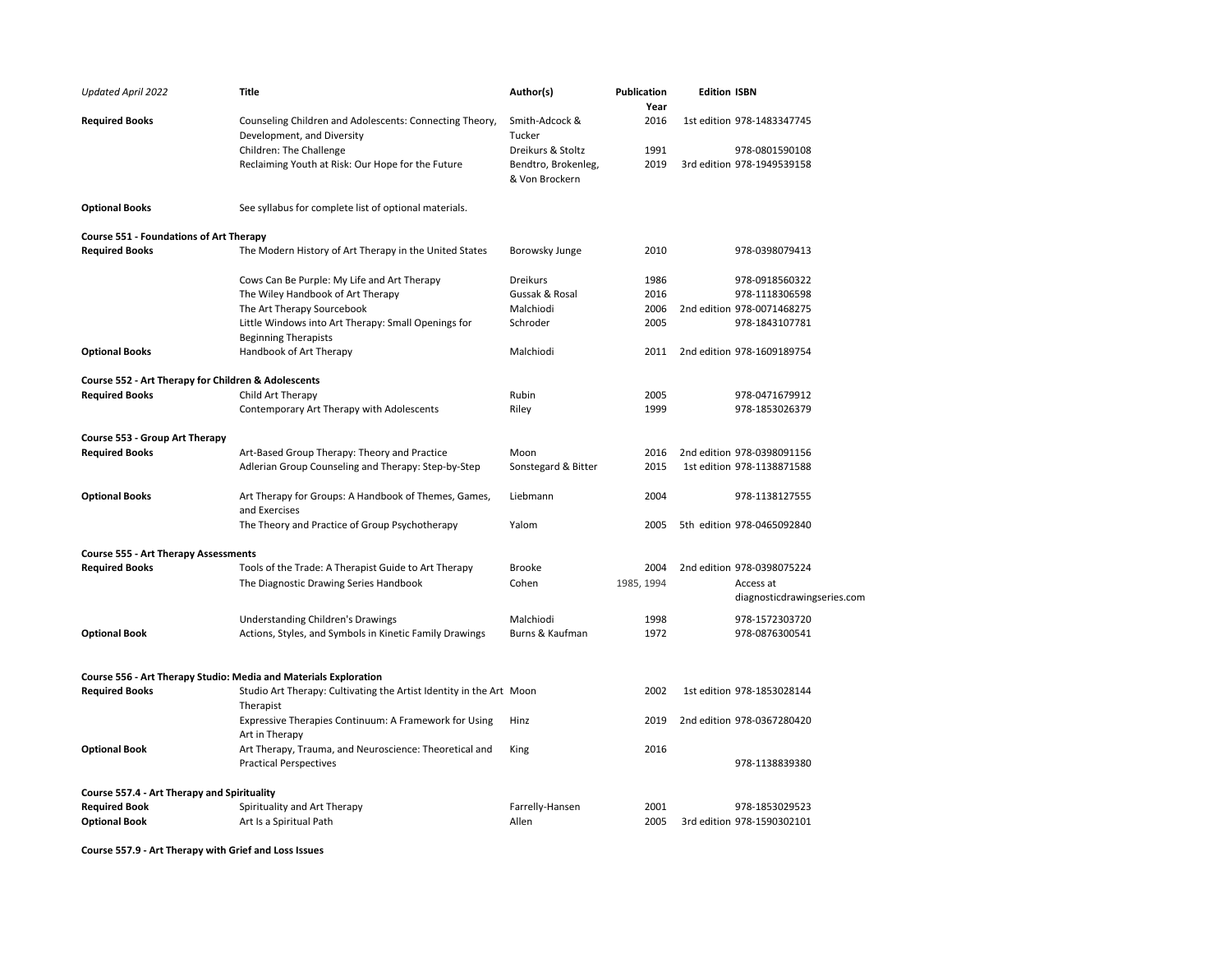| <b>Updated April 2022</b>                                       | Title                                                                                                | Author(s)                                       | <b>Publication</b><br>Year | <b>Edition ISBN</b>                                      |
|-----------------------------------------------------------------|------------------------------------------------------------------------------------------------------|-------------------------------------------------|----------------------------|----------------------------------------------------------|
| <b>Required Books</b>                                           | Grief and Loss Across the Lifespan: A Biopsychosocial<br>Perspective                                 | Walter & McCoyd                                 | 2016                       | 2nd edition 978-0826120281                               |
| <b>Optional Book</b>                                            | The Wild Edge of Sorrow: Rituals of Renewal and the<br>Sacred Work of Grief                          | Weller                                          | 2015                       | 978-1583949764                                           |
| Course 557.10 - Art Therapy with Veterans and Military Families |                                                                                                      |                                                 |                            |                                                          |
| <b>Required Books</b>                                           | Art Therapy with Military Veterans: Trauma and the Image Lobban                                      |                                                 | 2017                       | 1st edition 978-1138654556                               |
| <b>Optional Books</b>                                           | Review course syllabus for bibliography of suggested<br>materials.                                   |                                                 |                            |                                                          |
| Course 557. 11 - Art Therapy for Addictions                     |                                                                                                      |                                                 |                            |                                                          |
| <b>Required Books</b>                                           | Diagnostic and Statistical Manual of Mental Disorders                                                | APA                                             | 2013                       | 5th edition 978-0890425558                               |
|                                                                 | Expressive Therapies Continuum: A Framework for Using<br>Art in Therapy                              | Hinz                                            | 2009                       | 978-0415995856                                           |
|                                                                 | Art Therapy, Trauma, and Neuroscience: Theoretical and<br><b>Practical Perspectives</b>              | King                                            | 2016                       | 978-1318839380                                           |
|                                                                 | Art Therapy and Substance Abuse: Enabling Recovery from Schmanke<br>Alcohol and Other Drug Addiction |                                                 | 2017                       | 978-1849057349                                           |
| Course 558 - Multicultural Art Therapy                          |                                                                                                      |                                                 |                            |                                                          |
| <b>Required Books</b>                                           | Counseling for Multiculturalism and Social Justice:<br>Integration, Theory, and Application          | Ratts & Pedersen                                | 2014                       | 4th edition                                              |
|                                                                 | Tapestry of Cultural Issues in Art Therapy                                                           | Hiscox & Calisch                                | 2004                       | 1st edition 978-1853025761                               |
| <b>Optional Books</b>                                           | Art Therapy, Race, and Culture                                                                       | Campbell,<br>Liebmann, Brooks,<br>Jones, & Ward | 1999                       | 1st edition 978-1853025785                               |
|                                                                 | Gender Issues in Art Therapy                                                                         | Hogan                                           | 2002                       | 1st edition 978-1853027987                               |
| Course 559 - Integrative Approaches to Family Art Therapy       |                                                                                                      |                                                 |                            |                                                          |
| <b>Required Books</b>                                           | Family Art Therapy: Foundations of Theory and Practice                                               | Kerr & Hoshino                                  | 2008                       | 978-0415954648                                           |
| <b>Optional Books</b>                                           | Integrative Approaches to Family Art Therapy<br>Genograms in Family Assessment                       | Malchiodi<br>McGoldrick &<br>Gerson             | 2004<br>2008               | 2nd edition 978-1890374037<br>3rd edition 978-0393705096 |
| <b>Course 562 - Foundations of Career Development</b>           |                                                                                                      |                                                 |                            |                                                          |
| <b>Required Books</b>                                           | Career Development and Counseling: Theory and Practice<br>in a Multicultural World                   | Tang                                            | 2018                       | 1st edition 978-1452230863                               |
|                                                                 | Adlerian Counseling and Psychotherapy: A Practitioner's<br>Wellness Approach                         | Sweeney                                         | 2019                       | 6th edition 978-1138478954                               |
|                                                                 | Course 566 - Integrative Approaches Art Therapy and Neuroscience in the Treatment of Trauma          |                                                 |                            |                                                          |
| <b>Required Books</b>                                           | The Neuroscience of Psychotherapy: Healing the Social<br><b>Brain</b>                                | Cozolino                                        | 2017                       | 3rd edition 978-0393712650                               |
|                                                                 | The Polyvagal Theory in Therapy: Engaging the Rhythm of<br>Regulation                                | Dana                                            | 2018                       | 978-0393712384                                           |
|                                                                 | Art Therapy, Trauma, and Neuroscience: Theoretical and<br><b>Practical Perspectives</b>              | King                                            | 2016                       | 978-1317558149                                           |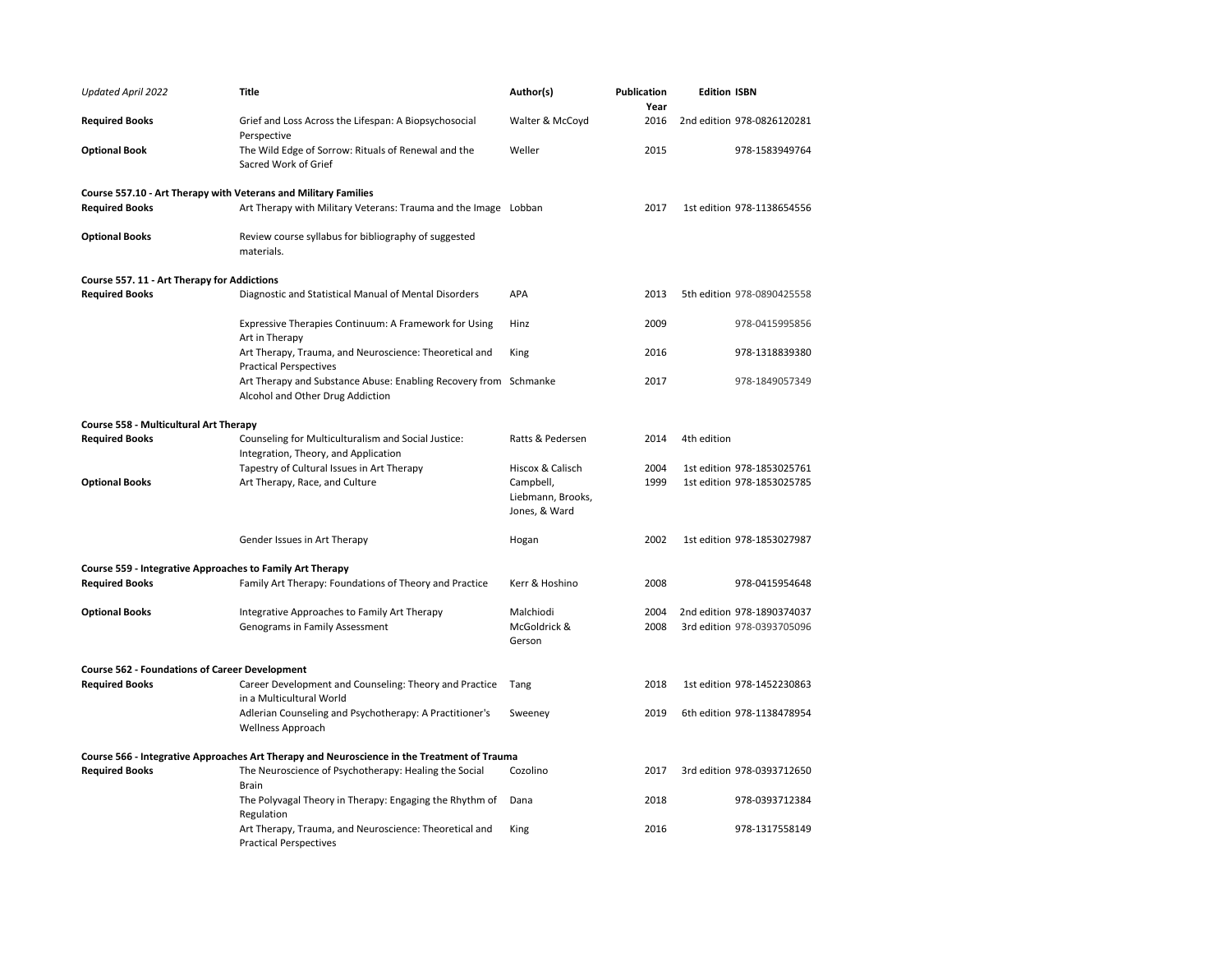| <b>Updated April 2022</b>                                   | <b>Title</b>                                                                                                                                       | Author(s)                         | <b>Publication</b><br>Year | <b>Edition ISBN</b>              |
|-------------------------------------------------------------|----------------------------------------------------------------------------------------------------------------------------------------------------|-----------------------------------|----------------------------|----------------------------------|
|                                                             | The Boy Who Was Raised as a Dog: And Other Stories from Perry<br>a Child Psychiatrist's Notebook                                                   |                                   | 2017                       | 978-0465003921                   |
|                                                             | Mindsight: The New Science of Personal Transformation                                                                                              | Siegel                            | 2010                       | 978-0553907100                   |
|                                                             | The Body Keeps the Score: Brain, Mind, and Body in the<br><b>Healing of Trauma</b>                                                                 | Van der Kolk                      | 2014                       | 978-0143127741                   |
| <b>Optional Books</b>                                       | In An Unspoken Voice: How the Body Releases Trauma and Levine<br><b>Restores Goodness</b>                                                          |                                   | 2010                       | 978-1583946527                   |
|                                                             | Neurobiologically Informed Trauma Therapy with Children Chapman<br>and Adolescents: Understanding the Mechanisms of<br>Change                      |                                   | 2014                       | 978-0393707885                   |
| <b>Course 572 - Counseling Exceptional Children</b>         |                                                                                                                                                    |                                   |                            |                                  |
| <b>Required Books</b>                                       | What School Counselors Need to Know About Special                                                                                                  | Baditoi & Brott                   | 2015                       | Revised 978-0865865013           |
|                                                             | <b>Educations and Students with Disabilities</b>                                                                                                   |                                   |                            | edition                          |
| <b>Optional Books</b>                                       | Exceptional Children: An Introduction to Special Education                                                                                         | Heward, Alber-<br>Morga, & Konrad |                            | 2018 11th edition 978-0135160428 |
|                                                             | The School Counseling and School Social Worker Treatment Knapp & Jongsma<br>Planner with DSM-5 Updates                                             |                                   | 2014                       | 978-1119063094                   |
| <b>Course 573 - Advanced School Counseling</b>              |                                                                                                                                                    |                                   |                            |                                  |
| <b>Required Books</b>                                       | Students: Verify required editions with the instructor.                                                                                            |                                   |                            |                                  |
| <b>Required Books</b>                                       | Consultation: Creating School-Based Interventions                                                                                                  | Dinkmeyer &<br>Carlson            | 2015                       | 4th edition 978-1138910256       |
|                                                             | For White Folks Who Teach in the Hood                                                                                                              | Emdin                             | 2017                       | 978-0807028025                   |
|                                                             | Teach Like a Champion 2.0: 49 Techniques that Put<br>Students on the Path to College                                                               | Lemov                             | 2016                       | 2nd edition 978-1119254140       |
|                                                             | Positive Discipline in the Classroom                                                                                                               | Nelson                            | 2013                       | 978-0770436575                   |
|                                                             | Shaping School Culture Fieldbook                                                                                                                   | Peterson & Deal                   | 2009                       | 2nd edition 978-0787996802       |
|                                                             | Strengths-Based Leadership                                                                                                                         | Rath & Conchie                    | 2008                       | 1st edition 978-1595620255       |
| Course 574 - Career Development in Schools                  |                                                                                                                                                    |                                   |                            |                                  |
| <b>Required Books</b>                                       | Career Counseling and Development in a Global Economy                                                                                              | Andersen &<br>Vandehey            | 2012                       | 2nd edition 978-0840034595       |
|                                                             | College Counseling for School Counselors: Delivering<br>Quality, Personalized College Advice to Every Student on<br>Your (Sometimes Huge) Caseload | O'Conner                          | 2015                       | 978-1432778088                   |
| Course 575 - Clinical Issues in School Counseling           |                                                                                                                                                    |                                   |                            |                                  |
| <b>Required Books</b>                                       | Evidence-Based Practice in School Mental Health:<br>Addressing DSM-5 Disorders in Schools                                                          | Raines                            | 2019                       | 2nd edition 978-0190886578       |
|                                                             | The School Counseling and School Social Worker Treatment Knapp & Jongsma<br>Planner with DSM-5 Updates                                             |                                   | 2015                       | 2nd edition 978-1119063094       |
|                                                             | An Educator's Guide to Children's Mental Health                                                                                                    | <b>MACHM</b>                      | 2015                       | Booklet 978-0982048221           |
|                                                             | DSM-5 Overview (Quick Study Academic)                                                                                                              | Lyngzeidetson                     | 2014                       | 978-1423222682                   |
| Course 576 - Introduction to Professional School Counseling |                                                                                                                                                    |                                   |                            |                                  |
| <b>Required Books</b>                                       | Professional School Counseling: A Handbook of Theories,<br>Programs, and Practices                                                                 | Erford                            | 2015                       | 3rd edition 978-1416406891       |
|                                                             | The ASCA National Model: A Framework for School<br><b>Counseling Programs</b>                                                                      | <b>ASCA</b>                       | 2020                       | 4th edition 978-1929289592       |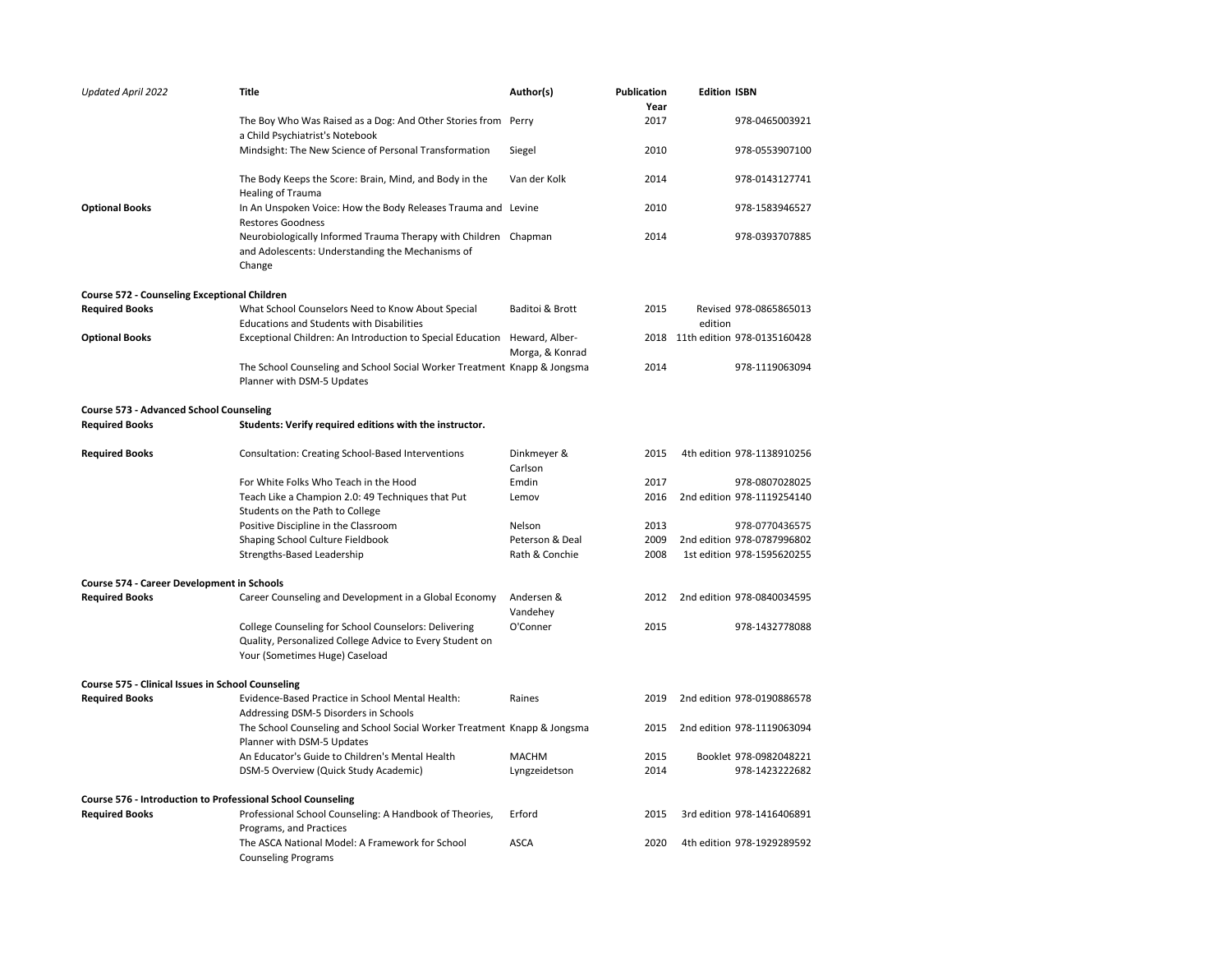| <b>Updated April 2022</b>                                        | <b>Title</b>                                                                                                                                                                     | Author(s)                                | <b>Publication</b><br>Year | <b>Edition ISBN</b>        |
|------------------------------------------------------------------|----------------------------------------------------------------------------------------------------------------------------------------------------------------------------------|------------------------------------------|----------------------------|----------------------------|
| <b>Course 579 - Crisis and Trauma in Schools</b>                 |                                                                                                                                                                                  |                                          |                            |                            |
| <b>Required Books</b>                                            | Building a Trauma-Informed, Compassionate Classroom:<br>Strategies & Activities to Reduce Challenging Behavior,<br>Improve Learning Outcomes, and Increase Student<br>Engagement | Bashant                                  | 2020                       | 978-1683732754             |
|                                                                  | The Trauma-Sensitive Classroom: Building Resilience with<br><b>Compassionate Teaching</b>                                                                                        | Jennings                                 | 2018                       | 978-0393711868             |
|                                                                  | Relationship, Responsibility, and Regulation: Trauma-<br>Invested Practices for Fosering Resilient Learners                                                                      | Souers & Hall                            | 2018                       | 978-141662855              |
|                                                                  | Teaching to Strengths: Supporting Students Living with<br>Trauma, Violence, and Chronic Stress                                                                                   | Zacarian & Alvarez-<br>Ortiz             | 2017                       | 978-1416624608             |
| <b>Optional Books</b>                                            | Trauma-Sensitive Schools for the Adolescent Years:<br>Promoting Resiliency and Healing, Grades 6-12                                                                              | Craig & Sporleder                        | 2017                       | 978-0807758250             |
|                                                                  | Teaching, Learning, and Trauma, Grades 6-13                                                                                                                                      | O'Drobnik & Kelley                       | 2020                       | 978-1544362892             |
|                                                                  | Trauma-Informed Social-Emotional Toolbox for Children &<br>Adolescents: 116 Worksheets & Skill-Building Exercises                                                                | Phifer & Sibbald                         | 2020                       |                            |
|                                                                  | Applying Trauma-Sensitive Practices in School Counseling                                                                                                                         | Rawson                                   | 2020                       | 1st edition 978-0367237233 |
|                                                                  | Creating a Trauma-Sensitive Classroom (Quick Reference<br>Guide)                                                                                                                 | Souers & Hall                            | 2018                       | 978-1416626213             |
|                                                                  | Trauma-Invested Practices to Meet Students" Needs (Quick Souers & Hall<br>Reference Guide)                                                                                       |                                          | 2019                       | 978-1416628026             |
|                                                                  | The Trauma-Informed School: A Step-By-Step<br>Implementation Guide for Administrators and School<br>Personnel                                                                    | Sporleder & Forbes                       | 2016                       | 978-0997850154             |
| <b>Course 583 - Case Management for Co-Occurring Disorders</b>   |                                                                                                                                                                                  |                                          |                            |                            |
| <b>Required Books</b>                                            | Case Conceptualization and Treatment Planning:<br>Integrating Theory with Clinical Practice                                                                                      | Berman                                   | 2018                       | 4th edition 978-1506331386 |
|                                                                  | Co-Occurring Disorders: Integrated Assessment and<br>Treatment of Substance Use and Mental Disorders                                                                             | Aitkins                                  | 2014                       | 1st edition 978-1936128549 |
|                                                                  | Diagnostic and Statistical Manual of Mental Disorders<br>$(DSM-5)$                                                                                                               | American<br>Psychiatric<br>Association   | 2013                       | 5th edition 978-0890425558 |
| Course 584 - Evidence-Based Practice in CODAC                    |                                                                                                                                                                                  |                                          |                            |                            |
| <b>Required Books</b>                                            | Integrated Treatment for Co-Occurring Disorders: Treating Klott<br>People, Not Behaviors                                                                                         |                                          | 2013                       | 978-1118205662             |
|                                                                  | <b>Evidence-Based Addiction Treatment</b>                                                                                                                                        | Miller                                   | 2009                       | 978-0123743480             |
| Course 585 - Integrative Seminar in CODAC                        |                                                                                                                                                                                  |                                          |                            |                            |
| <b>Required Books</b>                                            | None. See syllabus for required reading.                                                                                                                                         |                                          |                            |                            |
| Course 604 - Professional Portfolio and Oral Defense Preparation |                                                                                                                                                                                  |                                          |                            |                            |
| <b>Required Books</b>                                            | Publication Manual of the American Psychological<br>Association                                                                                                                  | American<br>Psychological<br>Association | 2019                       | 7th edition 978-1433832161 |